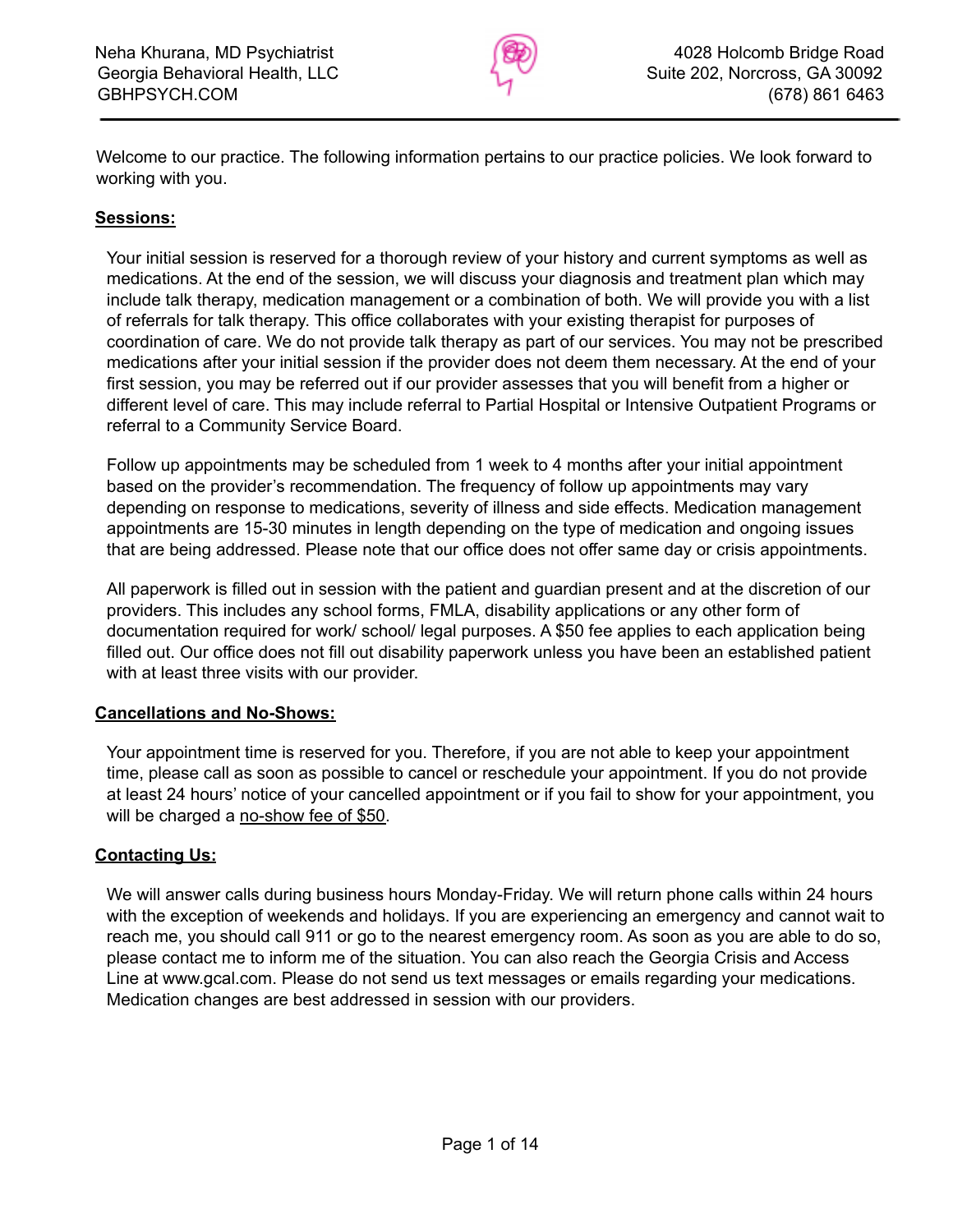

### **Financial Policy**

We will bill your insurance company, but you will be asked to pay your co-pay or applicable balance in case you have not met your deductible. Payment will be required prior to the start of the session.

**I understand that it is my financial responsibility for services provided until insurance deductible is met and any co-pay thereafter or if my insurance becomes inactive, but I continue to seek services from GBH, LLC.**

**Full payment is due at the time service is rendered.** I acknowledge responsibility for all fees incurred including those for documentation, no shows, late cancellations, prescription refills. All balances 30 days past due will be deemed delinquent. Delinquent accounts must be paid in full before any future services will be provided. We reserve the right to send delinquent accounts to collections if needed.

For minor children of divorced parents - Payment is expected from the parent(s) bringing the child for treatment irrespective of the divorce decree. We will release pertinent medical records only to the custodial parent. Parent who has signed financial responsibility paperwork will be held accountable for delinquent account.

I have read and understand the above policies.

| Patient's Name                                         | Date |
|--------------------------------------------------------|------|
| Responsible Party's Name (if patient, indicate "self") | Date |
| Responsible Party's Signature                          | Date |

**Statement of Confidentiality:** Under Georgia law communications between patients and psychiatrists are confidential,and under ordinary circumstances this privilege can be waived only by the patient. However, there are three clear exceptions in which a psychiatrist is legally and ethically bound to break confidentiality: (1)the patient is imminently dangerous to him or herself, (2) the patient is imminently dangerous to others and/ or has made specific threats to harm an identifiable third person,(3)actual or suspected incidents of child abuse. Although legally and ethically bound to break confidentiality under the aforementioned circumstances, I will not do so without attempting to discuss it with you first.

I have read and understand the above policies.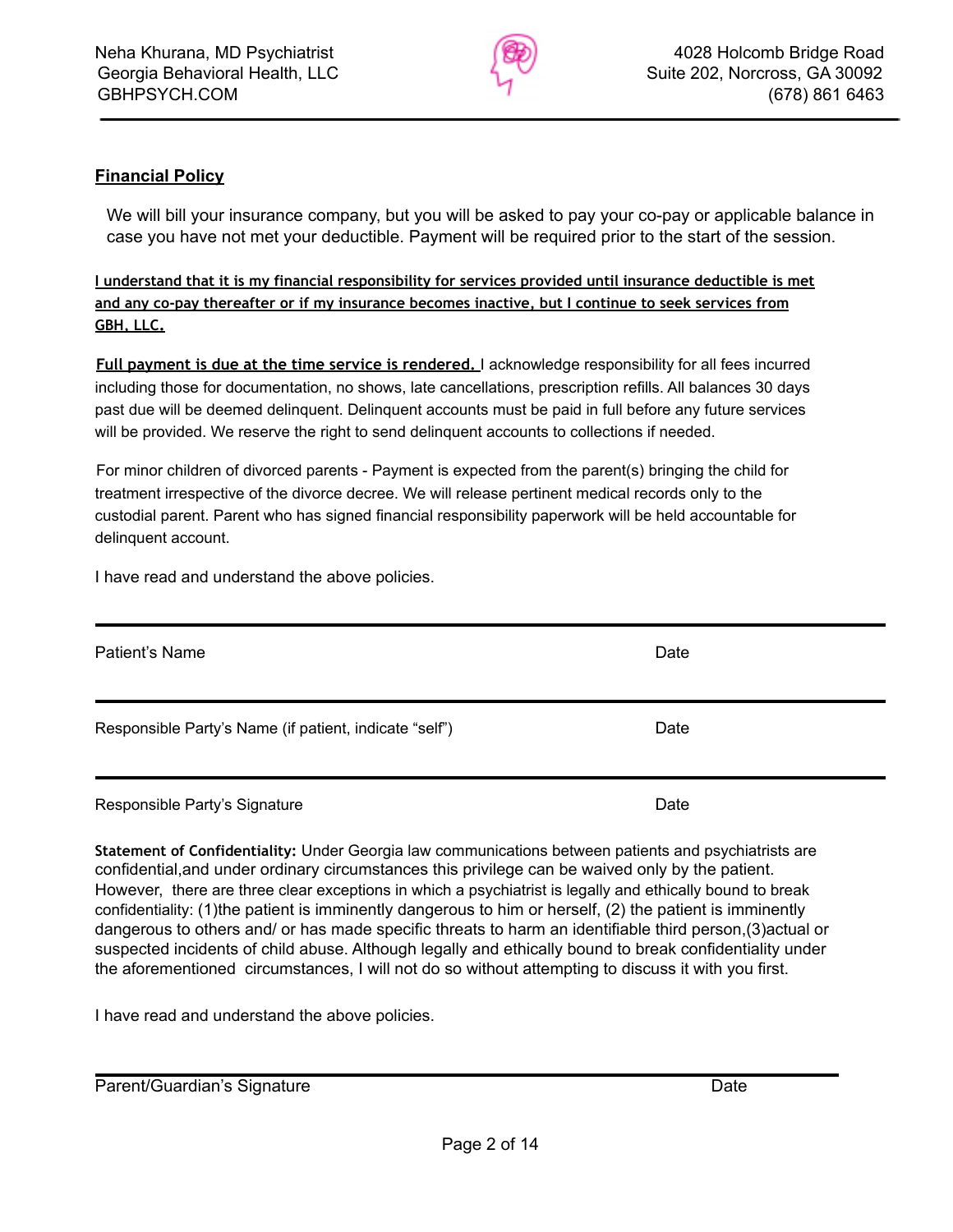

## **POINTS TO REMEMBER**

1. Notify me if there are any significant changes in your psychiatric or medical condition, or if an outside provider changes your medication regimen.

2. Notify me if you suspect or know that you are pregnant or plan to become pregnant in the near future. Pregnancy will affect treatment recommendations.

3. If you feel you are at risk of hurting yourself or others, notify me immediately. If you feel you are an imminent risk and need immediate attention, call 911 or go to your nearest emergency room.

4. I welcome emails for non-urgent, administrative communication. Please note that the confidentiality of your email cannot be guaranteed. To discuss medical concerns, please call us at 678-861-6463 or email us at [georgiabehavioralhealth@gmail.com](mailto:georgiabehavioralhealth@gmail.com) to schedule an appointment.

5. If your medication makes you drowsy or slow your reaction time, please refrain from driving, and notify me. Also, notify me if your medication causes you other significant side effects. It is advised to not drink alcohol while taking psychiatric medications.

6. If you want to increase, decrease, or discontinue your medication regimen, please call us first. Medication management is a collaborative process. Changes without consultation from the provider could jeopardize your health and well-being and may interfere with our ability to work together and constitute as grounds for dismissal from our practice.

7. If you are seeking treatment with a service/therapy/emotional support animal, our practice does NOT provide these services and are NOT trained in these areas to prescribe to our patients. Also, we do not write any letters or documentaions for your animals, so please refer to professionals that are trained in these areas to receive your documentation.

8. Please remember to schedule your follow up appointment at the end of your session. Any medication refills called outside of your routinely scheduled appointment generate a \$25 fee and are at the discretion of your provider. Controlled substances may not be called in without an appointment. Our office checks the Ga PDMP prior to prescribing controlled substances to stay compliant with Georgia law.

9. Following are grounds to terminate patients from our practice -

- a. 3 or more missed appointments in a 12-month period
- b. 3 or more cancellations with less than 24 hours' notice in a 12-month period
- c. Abuse of prescribed medications
- d. Positive urine drug screen for patients on controlled substances
- e. Rude, aggressive, inappropriate, or hostile behavior towards staff, providers, or other patients.

I have read and understand the preceding Points to Remember.

Parent/Guardian's Signature **Date** Date of Contract and Date Date Date Date of Contract and Date Date Date of Contract and Date Date of Contract and Date of Contract and Date of Contract and Date of Contract and Date of Co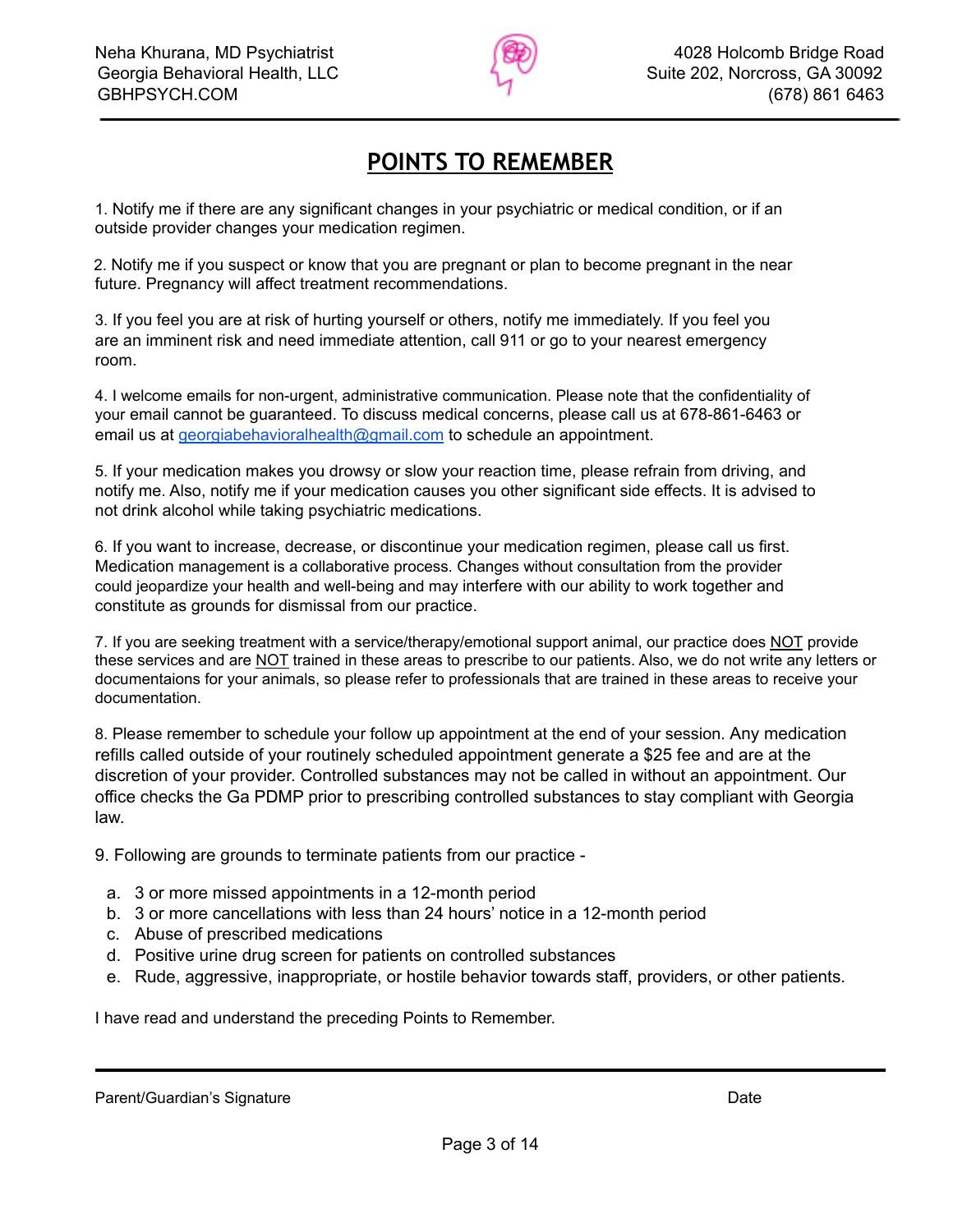

### **CONSENT FOR EVALUATION AND TREATMENT**

I am legal guardian of \_\_\_\_\_\_\_\_\_\_\_\_\_\_\_\_\_\_\_\_\_\_\_\_\_\_\_\_ and with full legal authority to consent to treatment.

I hereby consent to psychiatric evaluation and treatment of him/her by Neha Khurana, MD.

\_\_\_\_\_\_\_\_\_\_\_\_\_\_\_\_\_\_\_\_\_\_\_\_\_ \_\_\_\_\_\_\_\_\_\_\_

(**child's name)**

Parents, Informed Consent & Divorce: If you share legal custody and your divorce decree notes that you must inform the other parent of health appointments, please note that you may be in violation of a court order if you fail to inform the other parent of your child receiving psychiatric services. Also note to provide consent for treatment of your child you must either have sole legal custody OR have shared legal custody, and if you have no legal custody you cannot provide consent for treatment. By signing below you are stating that you have the legal right to consent for this child. In the case of separation or divorce, any matter brought to my attention by either parent regarding the child may be revealed to the other parent. Matters which are brought to attention that are irrelevant to the child's welfare may be kept in confidence.

Parent/Guardian's Signature **Date of Australian** Date Date

Parent/Guardian's Signature **Date** Date Date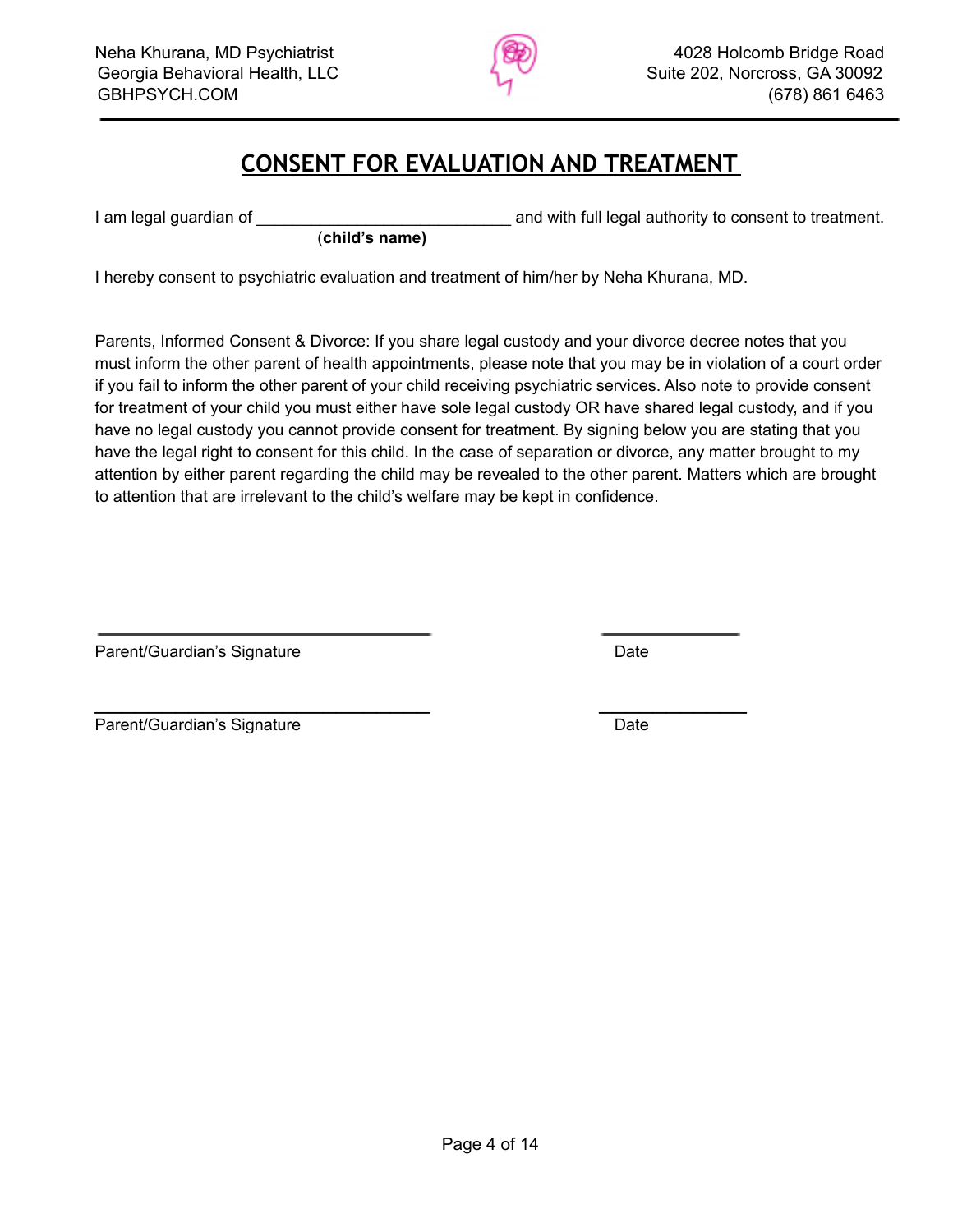

### **Medication and Prescription Policy**

If Dr. Khurana is prescribing medications to you/ or your child as part of your treatment, regular follow up visits with her are required to closely monitor for efficacy, safety and potential side effects. Medication management requires working together to ensure the best response to medications. This includes maintaining scheduled follow up appointments.

• You will be prescribed enough medication to last until your next follow-up appointment. **Prescriptions will not be called in for patients that cancel/ or miss regularly scheduled medication follow-up appointments.**

- If you have to reschedule an appointment, please ensure that you schedule another appointment before you run out of medication. Our office will do our best to reschedule you, but keep in mind it may take several days to weeks to find an appointment that will be conducive to your schedule. **It is your responsibility to make sure you do not run out of medicine.**
- Controlled Substances Recognize that stimulant medications and Benzodiazepines are considered controlled substances and cannot be called in to or faxed to pharmacies. If you lose a prescription or your medication, it is at Dr. Khurana's discretion to issue a replacement. All controlled substances will have to go through the Georgia PRMP in accordance with the guidelines.

Dr. Khurana is committed to providing professional services of the highest quality and standards. In order to serve her patients efficiently and responsibly, she requires agreements be made as to the policies stated above. Patients are encouraged to ask questions before signing.

I have read the medication policies, understand, and agree with them.

Patient's Signature: \_\_\_\_\_\_\_\_\_\_

Guardian if Minor:

Date: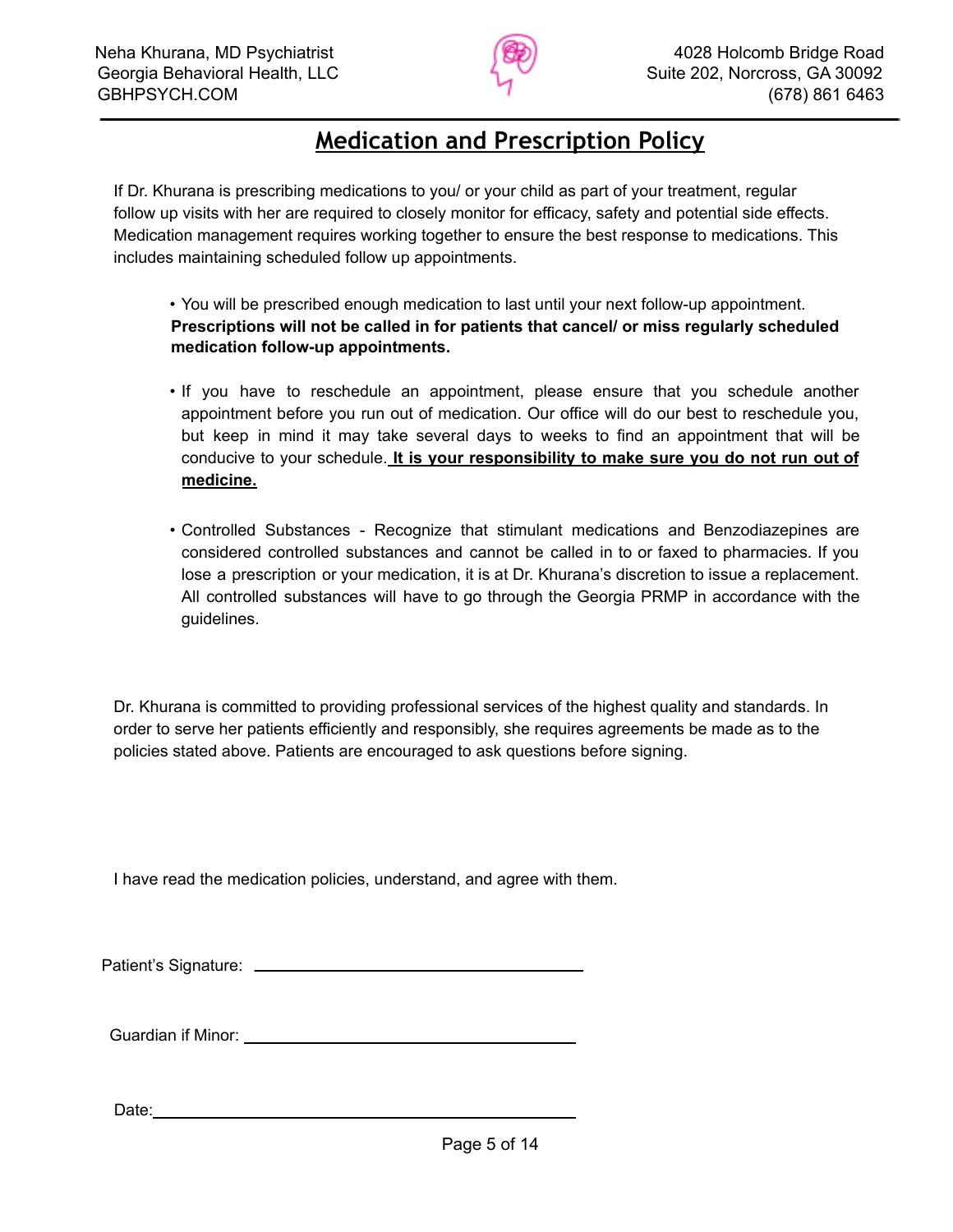

## **NEW PATIENT INFORMATION SHEET**

|                                                                                        | _Age:______                                                                              |
|----------------------------------------------------------------------------------------|------------------------------------------------------------------------------------------|
|                                                                                        |                                                                                          |
| Date of Birth: ________________                                                        | Male/Female: _______________________                                                     |
|                                                                                        |                                                                                          |
|                                                                                        |                                                                                          |
| Mother's Name: ______________________________                                          |                                                                                          |
|                                                                                        | Cell Phone: _______________________________                                              |
| Work Phone: _________________________________                                          | Work Phone: _______________________________                                              |
|                                                                                        | Home Phone: ____________________________                                                 |
|                                                                                        |                                                                                          |
| Occupation: _______________________________                                            | Occupation: ______________________________                                               |
|                                                                                        |                                                                                          |
|                                                                                        |                                                                                          |
| If address is different from above, please list below:                                 |                                                                                          |
|                                                                                        |                                                                                          |
|                                                                                        |                                                                                          |
|                                                                                        |                                                                                          |
|                                                                                        |                                                                                          |
|                                                                                        |                                                                                          |
| Primary Residence of Child: ___Both Parents _____Mother _____Father _____              |                                                                                          |
|                                                                                        | $\frac{1}{1}$ Other (specify): $\frac{1}{1}$<br>______Married/Partnership ______Divorced |
| Please note any custodial or legal arrangements pertinent to the child's medical care: | Relationship Status of Parents: _____Never Married. ________Separated _____Widowed       |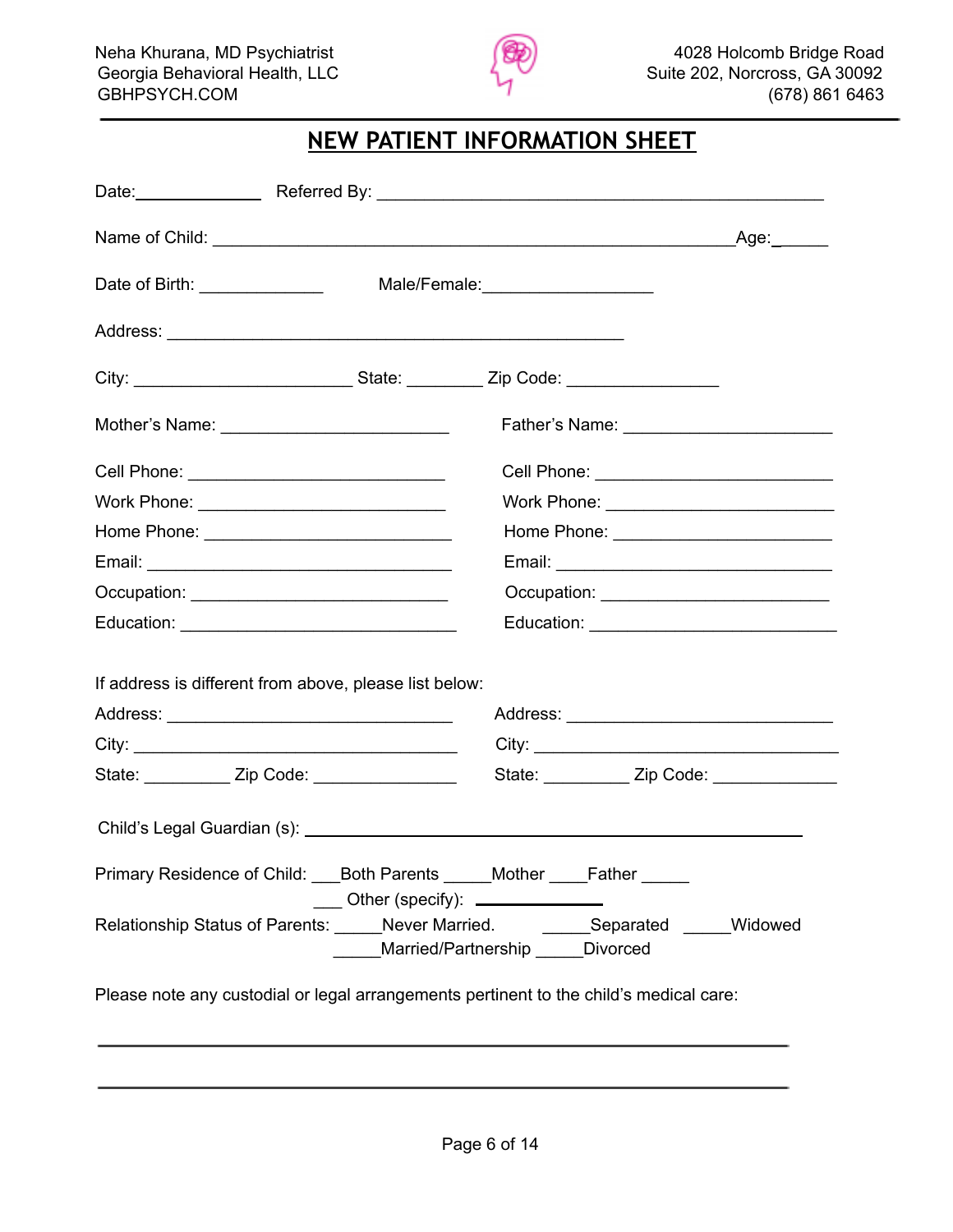

#### **Emergency Contact Information:**

| <b>Primary Care Physician:</b> |                                                                                                                                          |          |      |
|--------------------------------|------------------------------------------------------------------------------------------------------------------------------------------|----------|------|
|                                |                                                                                                                                          |          |      |
|                                |                                                                                                                                          |          |      |
|                                |                                                                                                                                          |          |      |
|                                | For purposes of continuity of care, may we contact your psychiatrist and/or therapist to let him/her                                     |          |      |
| know of your visit today?      |                                                                                                                                          |          |      |
| Y or N                         |                                                                                                                                          |          |      |
|                                | If Yes, I, 1, 2008, 1, 2008, 1, 2008, 1, 2008, 2009, 2008, 2009, 2009, 2009, 2009, 2009 permission to Dr. Neha Khurana to send a general |          |      |
|                                | statement notifying my primary care physician of my visit today. The information sent will be used                                       |          |      |
|                                | for coordination of care and will be limited to a brief description of the problem area and/or                                           |          |      |
|                                | diagnosis, and a general outline of treatment.                                                                                           |          |      |
|                                |                                                                                                                                          |          |      |
|                                |                                                                                                                                          |          |      |
| Parent/ Guardian's Signature   |                                                                                                                                          |          | Date |
|                                |                                                                                                                                          |          |      |
|                                | Pharmacy Information (If medications are prescribed):                                                                                    |          |      |
|                                |                                                                                                                                          |          |      |
|                                | Pharmacy Name                                                                                                                            |          |      |
|                                |                                                                                                                                          |          |      |
|                                |                                                                                                                                          |          |      |
|                                |                                                                                                                                          |          |      |
| City_                          | State                                                                                                                                    | Zip Code |      |
|                                |                                                                                                                                          |          |      |
| <b>School Information:</b>     |                                                                                                                                          |          |      |
|                                | Name of School (indicate if homeschooled)_____________________________Grade: _____                                                       |          |      |
|                                | Address: _______________________________City: _______________State: _____ Zip: ____________                                              |          |      |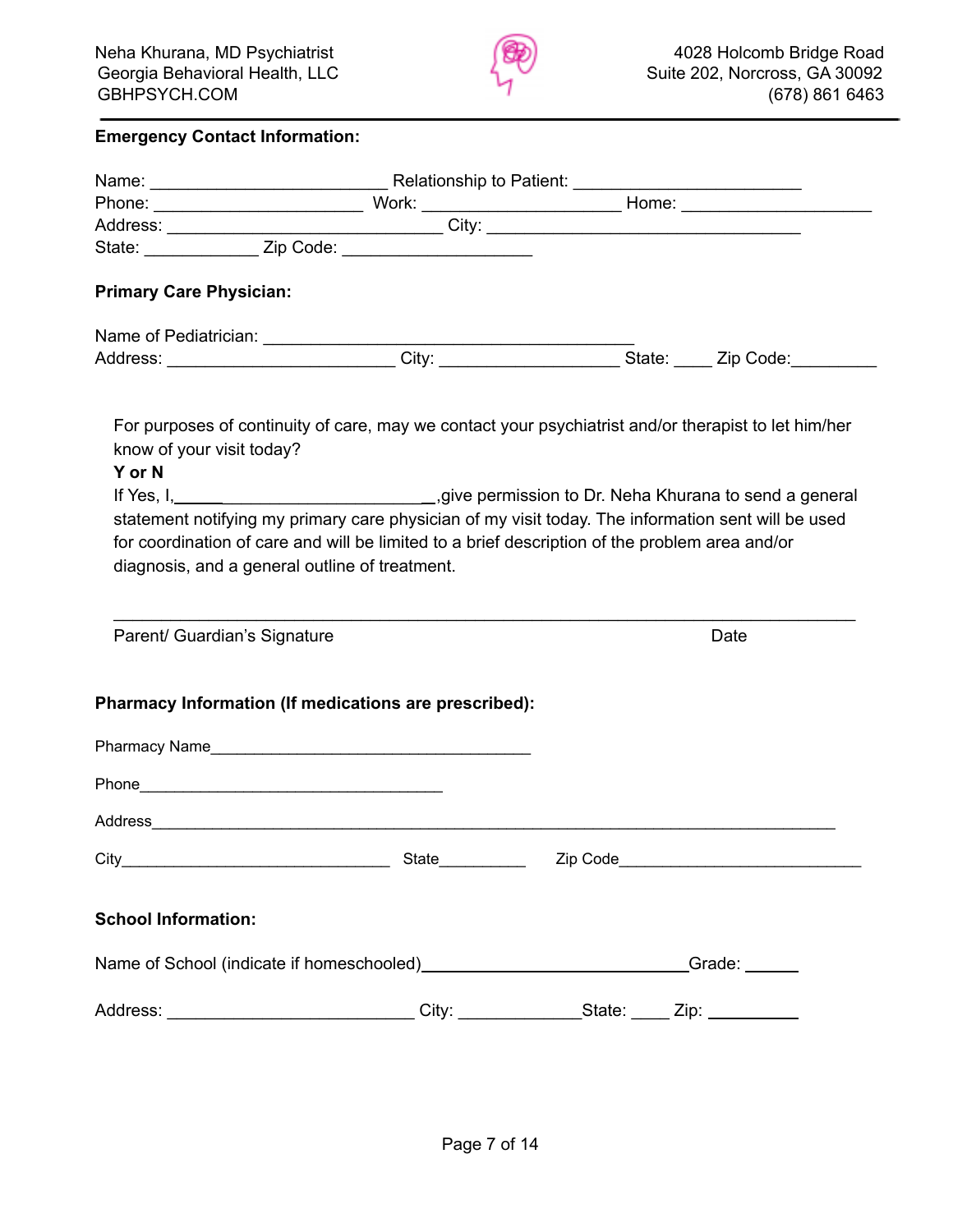

Please identify members of the child's household:

| Name | Age | Relationship | Living In the<br>Home (Yes/No) | Occupation |
|------|-----|--------------|--------------------------------|------------|
|      |     |              |                                |            |
|      |     |              |                                |            |
|      |     |              |                                |            |
|      |     |              |                                |            |
|      |     |              |                                |            |
|      |     |              |                                |            |
|      |     |              |                                |            |
|      |     |              |                                |            |
|      |     |              |                                |            |

Please describe your reason(s) for seeking treatment at this time (include when the problem started):

How does your child's current problem impact family relationships or family functioning?

Describe how your child gets along with other children? Has your child's current problem affected peer relationships?

Describe your child's experience and function in school? Are there any problems?

\_\_\_\_\_\_\_\_\_\_\_\_\_\_\_\_\_\_\_\_\_\_\_\_\_\_\_\_\_\_\_\_\_\_\_\_\_\_\_\_\_\_\_\_\_\_\_\_\_\_\_\_\_\_\_\_\_\_\_\_\_\_\_\_\_\_\_\_\_\_\_\_\_\_\_\_\_\_\_\_\_\_\_\_\_\_\_\_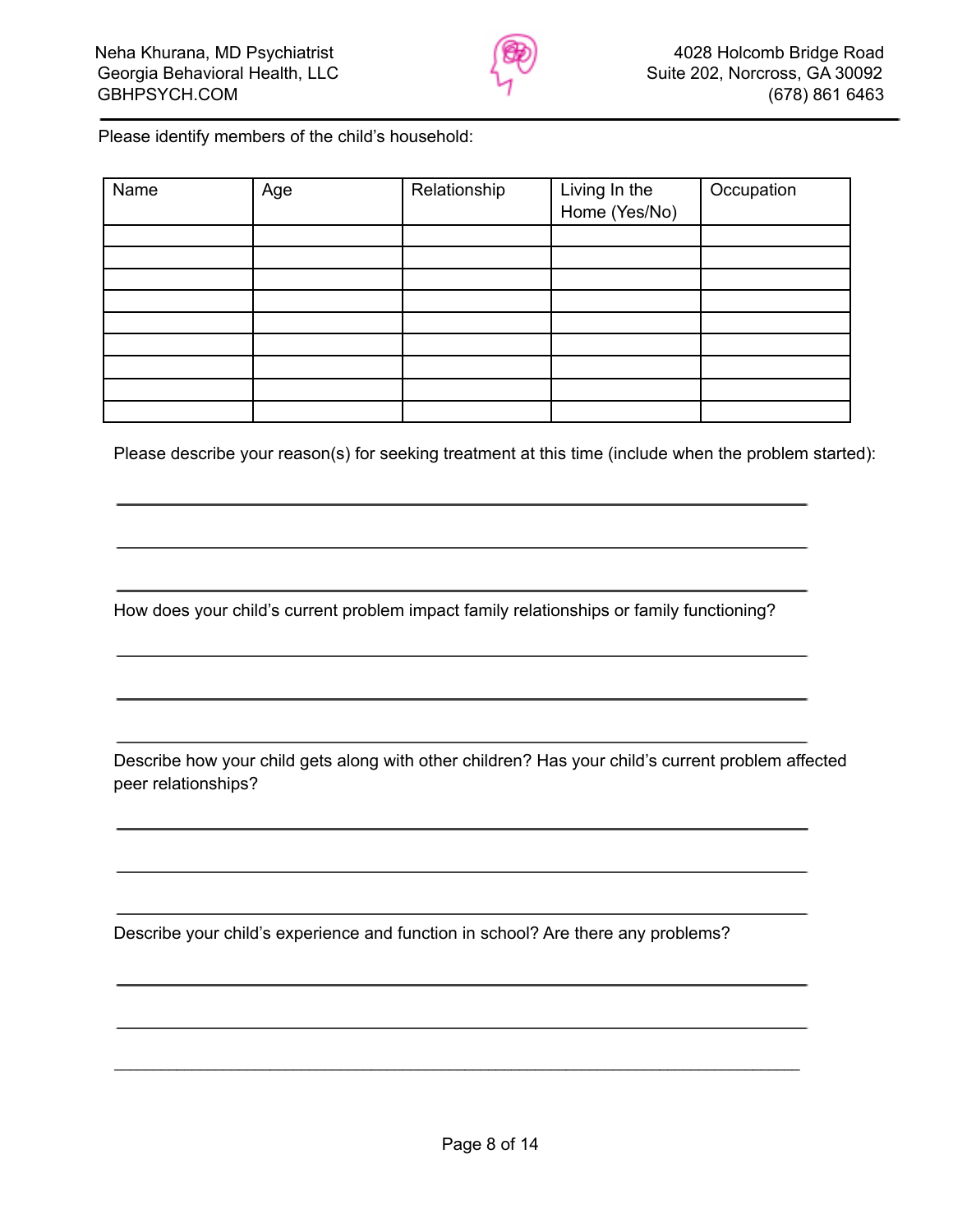

What are your goals for your child's treatment?

What are your child's strengths and/or unique qualities?

What are your child's interests and hobbies?

#### **Psychiatric History:**

Has your child received other outpatient psychiatric care in the past? Please provide name of prior providers including psychiatrists and therapists.

Has your child ever been hospitalized for psychiatric reasons? If so, please provide dates and name of hospitals.

\_\_\_\_\_\_\_\_\_\_\_\_\_\_\_\_\_\_\_\_\_\_\_\_\_\_\_\_\_\_\_\_\_\_\_\_\_\_\_\_\_\_\_\_\_\_\_\_\_\_\_\_\_\_\_\_\_\_\_\_\_\_\_\_\_\_\_\_\_\_\_\_\_

\_\_\_\_\_\_\_\_\_\_\_\_\_\_\_\_\_\_\_\_\_\_\_\_\_\_\_\_\_\_\_\_\_\_\_\_\_\_\_\_\_\_\_\_\_\_\_\_\_\_\_\_\_\_\_\_\_\_\_\_\_\_\_\_\_\_\_\_\_\_\_\_\_

\_\_\_\_\_\_\_\_\_\_\_\_\_\_\_\_\_\_\_\_\_\_\_\_\_\_\_\_\_\_\_\_\_\_\_\_\_\_\_\_\_\_\_\_\_\_\_\_\_\_\_\_\_\_\_\_\_\_\_\_\_\_\_\_\_\_\_\_\_\_\_\_\_

Is there any family psychiatric history eg. bipolar disorder, anxiety, depression, schizophrenia, substance abuse, learning disorders, ADHD, autism? Please provide condition and which family relative.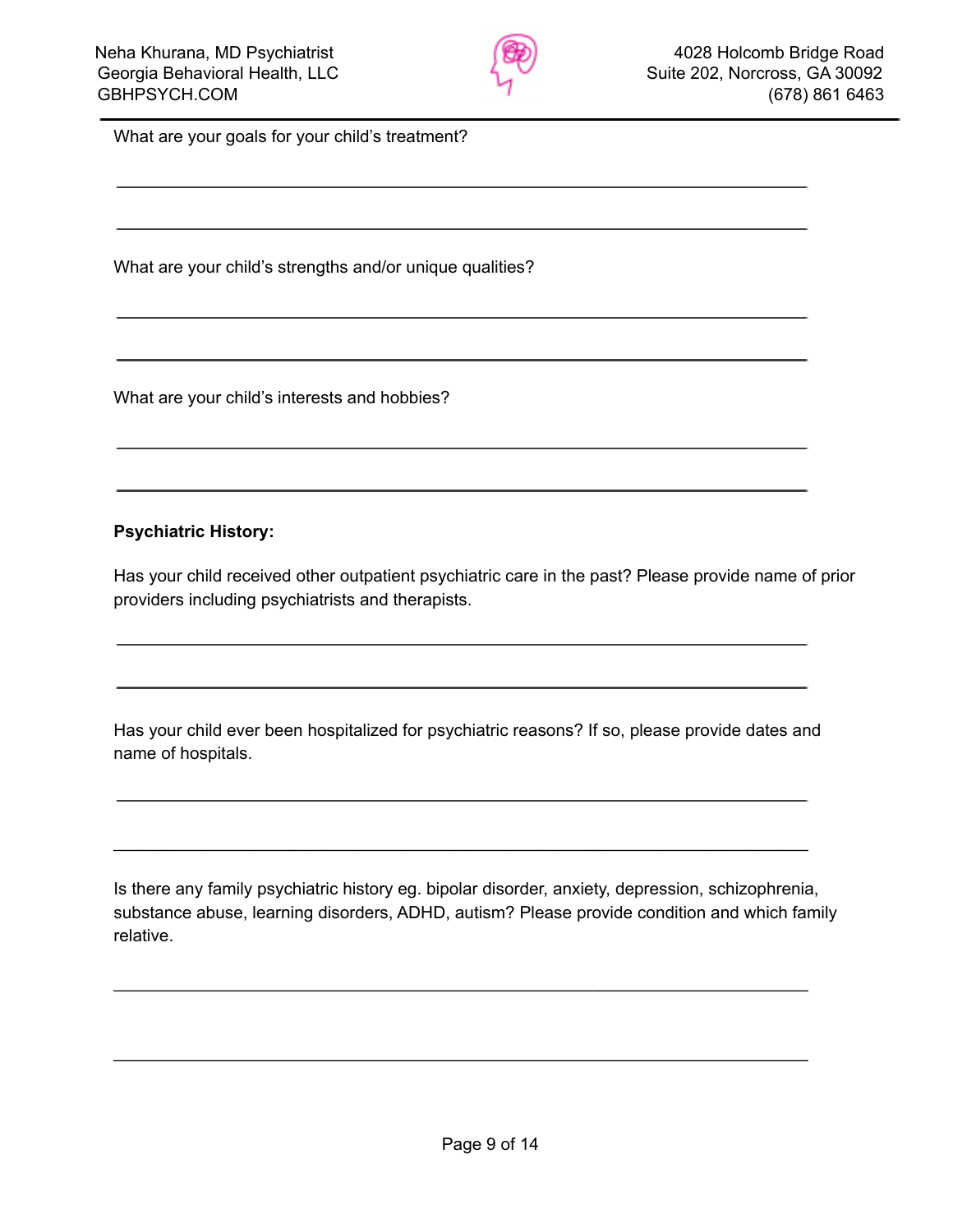

| Is your child currently seeing a psychiatrist and/or therapist? _____ Yes ______ No                                                                                                                                                                    |      |
|--------------------------------------------------------------------------------------------------------------------------------------------------------------------------------------------------------------------------------------------------------|------|
|                                                                                                                                                                                                                                                        |      |
|                                                                                                                                                                                                                                                        |      |
| Zip Code: ______________                                                                                                                                                                                                                               |      |
|                                                                                                                                                                                                                                                        |      |
| For purposes of continuity of care, may we contact your psychiatrist and/or therapist to let him/her<br>know of your visit today?                                                                                                                      |      |
| Y or N                                                                                                                                                                                                                                                 |      |
| statement notifying my primary care physician of my visit today. The information sent will be used<br>for coordination of care and will be limited to a brief description of the problem area and/or<br>diagnosis, and a general outline of treatment. |      |
| Parent/ Guardian's Signature                                                                                                                                                                                                                           | Date |
| <b>Developmental History:</b>                                                                                                                                                                                                                          |      |
| How much did your child weight at birth? __________ lbs                                                                                                                                                                                                |      |
| Were there any developmental delays including speech/walking/gross or fine motor skills? Describe.                                                                                                                                                     |      |
|                                                                                                                                                                                                                                                        |      |
|                                                                                                                                                                                                                                                        |      |
| Any complications during pregnancy or delivery? If so, please describe                                                                                                                                                                                 |      |
|                                                                                                                                                                                                                                                        |      |
|                                                                                                                                                                                                                                                        |      |
|                                                                                                                                                                                                                                                        |      |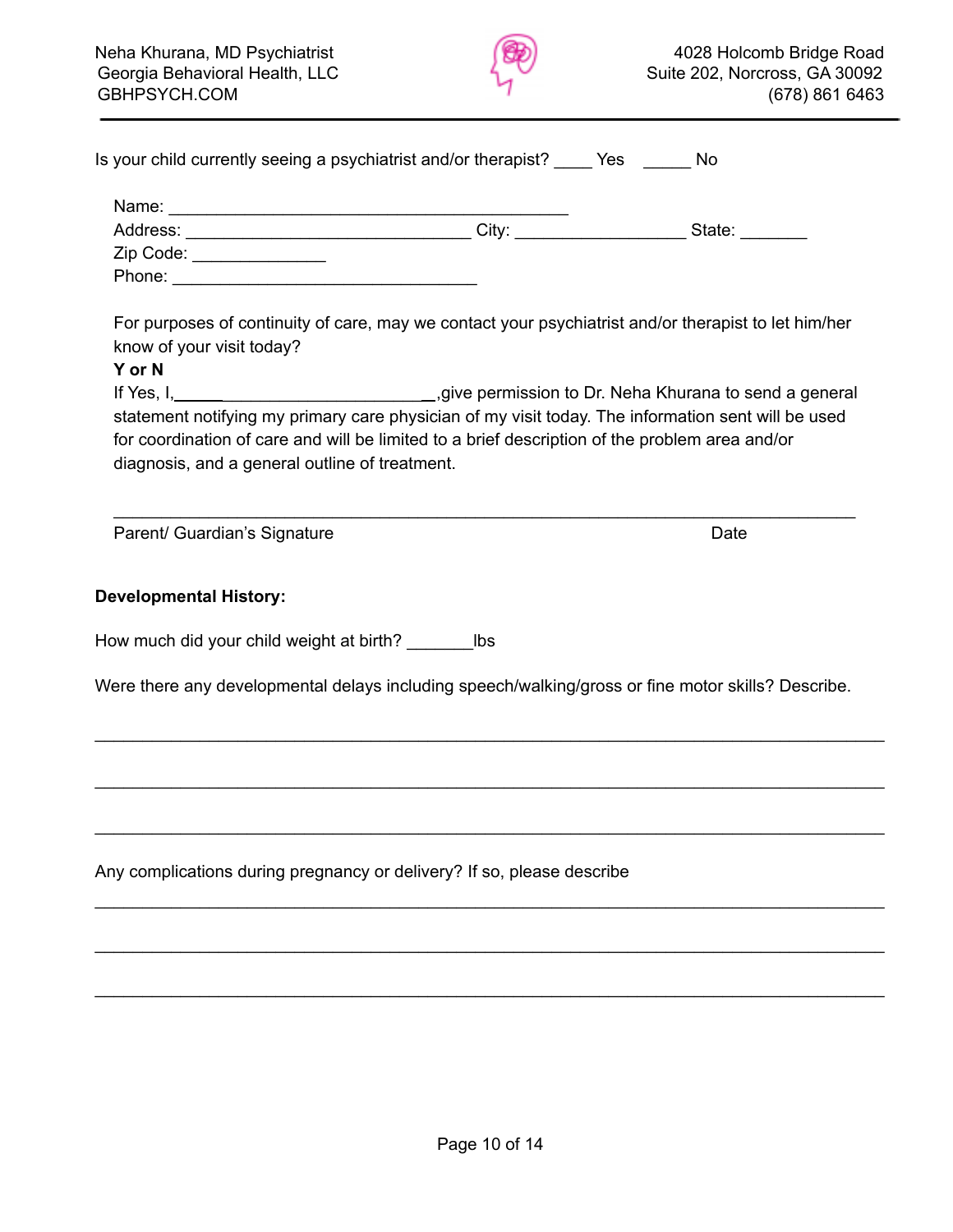

### **Medical History:**

List any significant medical problems such as seizures, head injuries, accidents, hospitalizations:

Any history of chest pain, palpitations, murmurs, fainting, or post exercise symptoms? Please describe:

\_\_\_\_\_\_\_\_\_\_\_\_\_\_\_\_\_\_\_\_\_\_\_\_\_\_\_\_\_\_\_\_\_\_\_\_\_\_\_\_\_\_\_\_\_\_\_\_\_\_\_\_\_\_\_\_\_\_\_\_\_\_\_\_\_\_\_\_\_\_\_\_\_\_\_\_\_\_\_\_\_\_\_

\_\_\_\_\_\_\_\_\_\_\_\_\_\_\_\_\_\_\_\_\_\_\_\_\_\_\_\_\_\_\_\_\_\_\_\_\_\_\_\_\_\_\_\_\_\_\_\_\_\_\_\_\_\_\_\_\_\_\_\_\_\_\_\_\_\_\_\_\_\_\_\_\_\_\_\_\_\_\_\_\_\_\_

\_\_\_\_\_\_\_\_\_\_\_\_\_\_\_\_\_\_\_\_\_\_\_\_\_\_\_\_\_\_\_\_\_\_\_\_\_\_\_\_\_\_\_\_\_\_\_\_\_\_\_\_\_\_\_\_\_\_\_\_\_\_\_\_\_\_\_\_\_\_\_\_\_\_\_\_\_\_\_\_\_\_\_

\_\_\_\_\_\_\_\_\_\_\_\_\_\_\_\_\_\_\_\_\_\_\_\_\_\_\_\_\_\_\_\_\_\_\_\_\_\_\_\_\_\_\_\_\_\_\_\_\_\_\_\_\_\_\_\_\_\_\_\_\_\_\_\_\_\_\_\_\_\_\_\_\_\_\_\_\_\_\_\_\_\_\_

\_\_\_\_\_\_\_\_\_\_\_\_\_\_\_\_\_\_\_\_\_\_\_\_\_\_\_\_\_\_\_\_\_\_\_\_\_\_\_\_\_\_\_\_\_\_\_\_\_\_\_\_\_\_\_\_\_\_\_\_\_\_\_\_\_\_\_\_\_\_\_\_\_\_\_\_\_\_\_\_\_\_\_

\_\_\_\_\_\_\_\_\_\_\_\_\_\_\_\_\_\_\_\_\_\_\_\_\_\_\_\_\_\_\_\_\_\_\_\_\_\_\_\_\_\_\_\_\_\_\_\_\_\_\_\_\_\_\_\_\_\_\_\_\_\_\_\_\_\_\_\_\_\_\_\_\_\_\_\_\_\_\_\_\_\_\_

Allergies: \_\_\_\_\_\_\_\_\_\_\_\_\_\_\_\_\_\_\_\_\_\_\_\_\_\_\_\_\_\_\_\_\_\_\_\_\_\_\_\_\_\_\_\_\_\_\_\_\_\_\_\_\_\_\_\_\_\_\_\_\_\_\_\_\_\_\_\_\_\_\_\_\_\_\_

Any family history of medical problems (include seizures, heart disease, diabetes, cancer, liver disease, stroke, Parkinson's)? If your child is adopted, please answer based on biological history if known

\_\_\_\_\_\_\_\_\_\_\_\_\_\_\_\_\_\_\_\_\_\_\_\_\_\_\_\_\_\_\_\_\_\_\_\_\_\_\_\_\_\_\_\_\_\_\_\_\_\_\_\_\_\_\_\_\_\_\_\_\_\_\_\_\_\_\_\_\_\_\_\_\_\_\_\_\_\_\_\_\_\_\_

\_\_\_\_\_\_\_\_\_\_\_\_\_\_\_\_\_\_\_\_\_\_\_\_\_\_\_\_\_\_\_\_\_\_\_\_\_\_\_\_\_\_\_\_\_\_\_\_\_\_\_\_\_\_\_\_\_\_\_\_\_\_\_\_\_\_\_\_\_\_\_\_\_\_\_\_\_\_\_\_\_\_\_

\_\_\_\_\_\_\_\_\_\_\_\_\_\_\_\_\_\_\_\_\_\_\_\_\_\_\_\_\_\_\_\_\_\_\_\_\_\_\_\_\_\_\_\_\_\_\_\_\_\_\_\_\_\_\_\_\_\_\_\_\_\_\_\_\_\_\_\_\_\_\_\_\_\_\_\_\_\_\_\_\_\_\_

\_\_\_\_\_\_\_\_\_\_\_\_\_\_\_\_\_\_\_\_\_\_\_\_\_\_\_\_\_\_\_\_\_\_\_\_\_\_\_\_\_\_\_\_\_\_\_\_\_\_\_\_\_\_\_\_\_\_\_\_\_\_\_\_\_\_\_\_\_\_\_\_\_\_\_\_\_\_\_\_\_\_\_

\_\_\_\_\_\_\_\_\_\_\_\_\_\_\_\_\_\_\_\_\_\_\_\_\_\_\_\_\_\_\_\_\_\_\_\_\_\_\_\_\_\_\_\_\_\_\_\_\_\_\_\_\_\_\_\_\_\_\_\_\_\_\_\_\_\_\_\_\_\_\_\_\_\_\_\_\_\_\_\_\_\_\_

\_\_\_\_\_\_\_\_\_\_\_\_\_\_\_\_\_\_\_\_\_\_\_\_\_\_\_\_\_\_\_\_\_\_\_\_\_\_\_\_\_\_\_\_\_\_\_\_\_\_\_\_\_\_\_\_\_\_\_\_\_\_\_\_\_\_\_\_\_\_\_\_\_\_\_\_\_\_\_\_\_\_\_

\_\_\_\_\_\_\_\_\_\_\_\_\_\_\_\_\_\_\_\_\_\_\_\_\_\_\_\_\_\_\_\_\_\_\_\_\_\_\_\_\_\_\_\_\_\_\_\_\_\_\_\_\_\_\_\_\_\_\_\_\_\_\_\_\_\_\_\_\_\_\_\_\_\_\_\_\_\_\_\_\_\_\_

Any family history of early heart disease (before age 30)?

Please note any other information that you think might be helpful for me to better understand your child and family:

\_\_\_\_\_\_\_\_\_\_\_\_\_\_\_\_\_\_\_\_\_\_\_\_\_\_\_\_\_\_\_\_\_\_\_\_\_\_\_\_\_\_\_\_\_\_\_\_\_\_\_\_\_\_\_\_\_\_\_\_\_\_\_\_\_\_\_\_\_\_\_\_\_\_\_\_\_\_\_\_\_\_\_

\_\_\_\_\_\_\_\_\_\_\_\_\_\_\_\_\_\_\_\_\_\_\_\_\_\_\_\_\_\_\_\_\_\_\_\_\_\_\_\_\_\_\_\_\_\_\_\_\_\_\_\_\_\_\_\_\_\_\_\_\_\_\_\_\_\_\_\_\_\_\_\_\_\_\_\_\_\_\_\_\_\_\_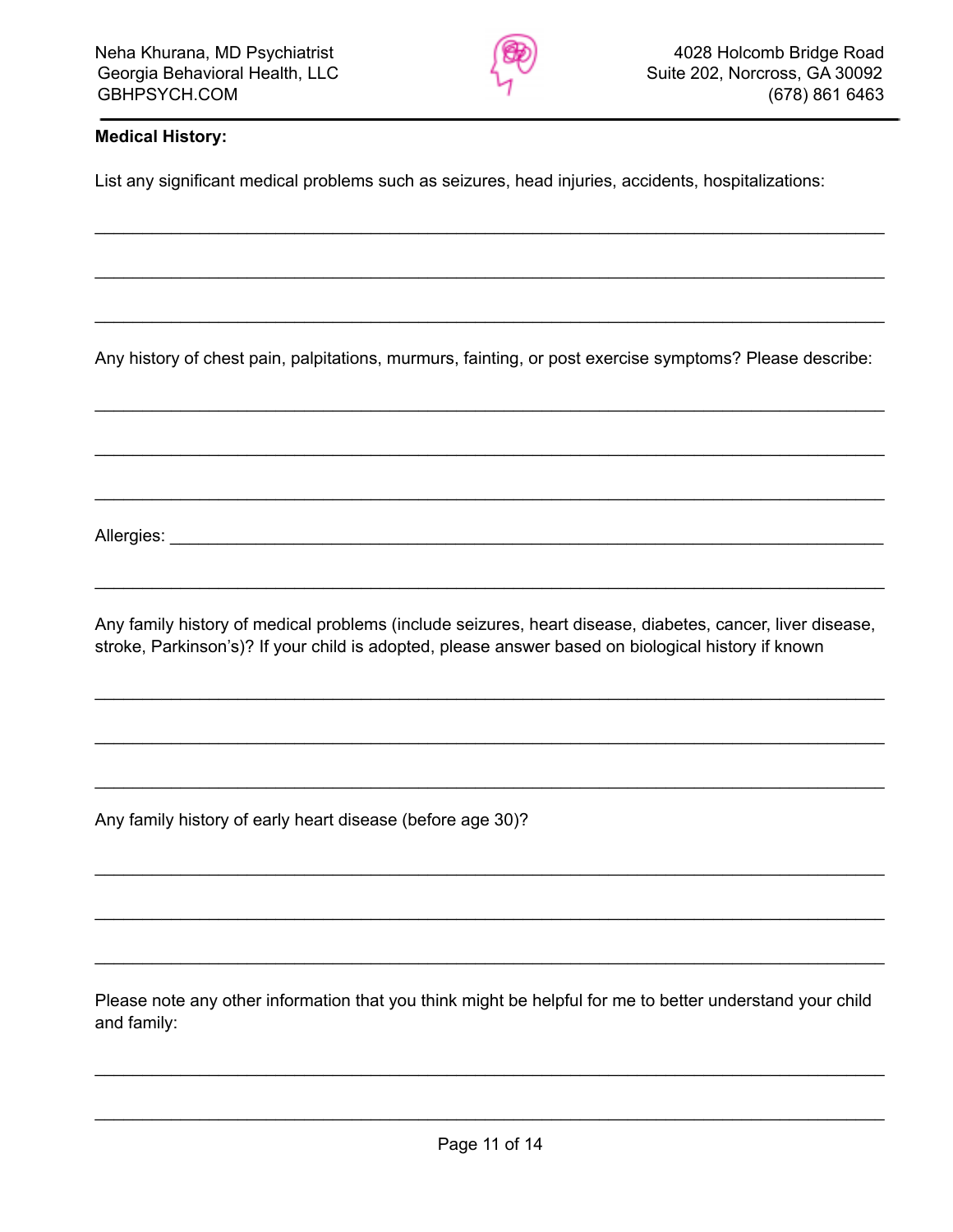

#### **Current Medications -List any medications your child is currently taking including herbs/supplements**

| . .<br><b>Medication Name</b> | <b>Dosage</b> | <b>Why Taking</b> | Response |
|-------------------------------|---------------|-------------------|----------|
|                               |               |                   |          |
|                               |               |                   |          |
|                               |               |                   |          |
|                               |               |                   |          |
|                               |               |                   |          |
|                               |               |                   |          |

#### **Past Medications -List all psychiatric or neurological medications taken in the past**

| <b>Medication Name</b> | <b>Dosage</b> | <b>Why Taken</b> | <b>Why Stopped</b> |
|------------------------|---------------|------------------|--------------------|
|                        |               |                  |                    |
|                        |               |                  |                    |
|                        |               |                  |                    |
|                        |               |                  |                    |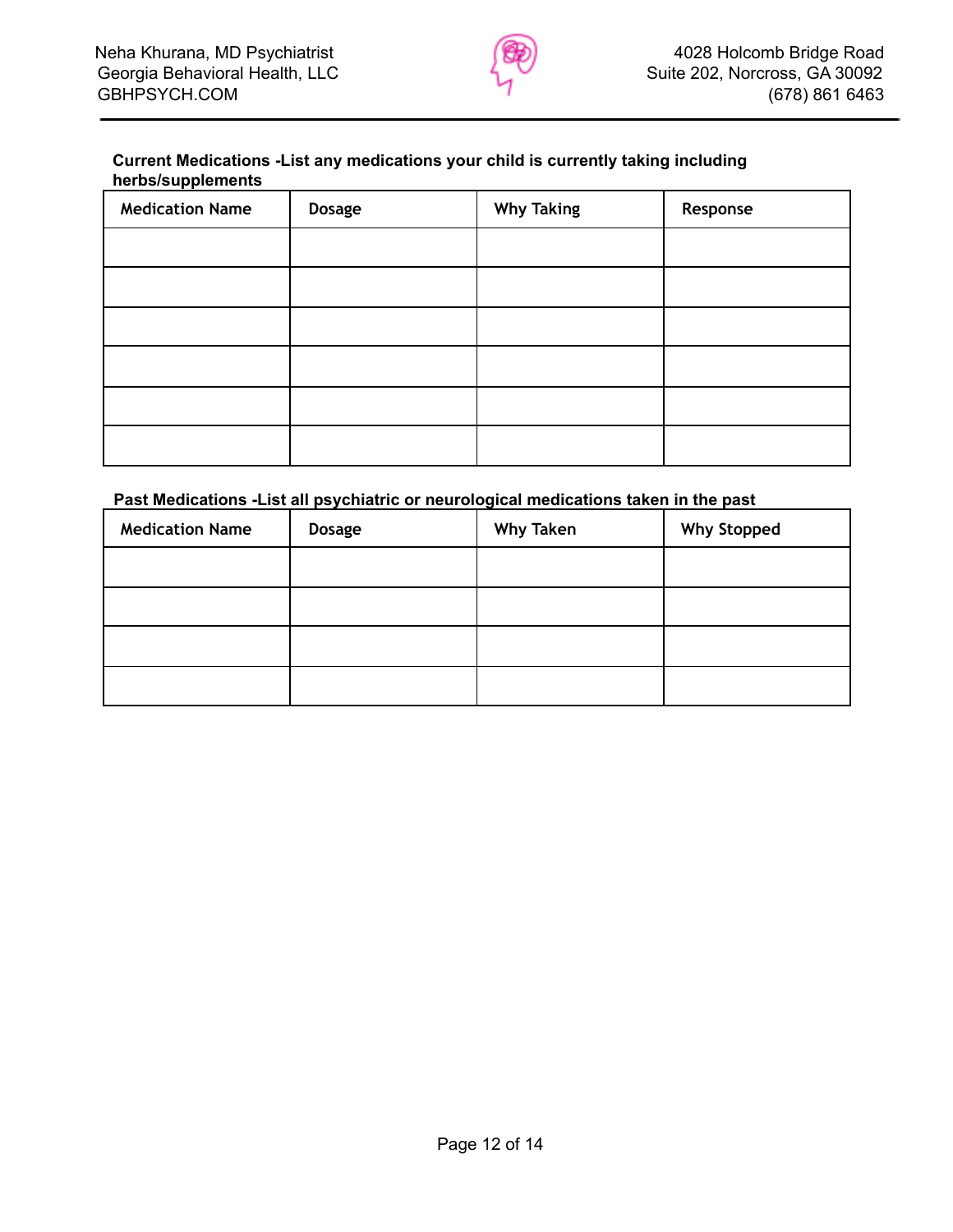

# **CONSENT FOR RELEASE OF INFORMATION**

Please complete for any providers that you would like me to collaborate with including therapists, primary care physicians and other specialists

| information from my medical records as described below to                        |                                                                                                                 |                                     |  |
|----------------------------------------------------------------------------------|-----------------------------------------------------------------------------------------------------------------|-------------------------------------|--|
|                                                                                  |                                                                                                                 |                                     |  |
|                                                                                  |                                                                                                                 |                                     |  |
|                                                                                  |                                                                                                                 |                                     |  |
|                                                                                  |                                                                                                                 |                                     |  |
|                                                                                  |                                                                                                                 |                                     |  |
|                                                                                  |                                                                                                                 |                                     |  |
|                                                                                  | The request and authorization apply only to the following information:                                          |                                     |  |
|                                                                                  |                                                                                                                 |                                     |  |
| MedicalHistory/PhysicalExam                                                      | <b>LaboratoryReports</b>                                                                                        | Consultations                       |  |
| <b>Discharge Summary</b>                                                         | Summary of Hospitalizations<br>___Psychological Reports                                                         | Progress Notes<br>Teachers' Reports |  |
|                                                                                  | Medications                                                                                                     | ___Social History                   |  |
| Psychiatric Reports/Tests<br>Psychiatric Evaluations<br>TreatmentRecommendations | <b>Course of Treatment</b>                                                                                      | Developmental Hx                    |  |
|                                                                                  |                                                                                                                 |                                     |  |
|                                                                                  | The purpose of the release of information is: ___Coordination of Care ___Continuation of Care                   |                                     |  |
|                                                                                  | The release will expire in 12 months unless specified by you. I understand that I can cancel this authorization |                                     |  |
| at any time, except for action that has already been taken.                      |                                                                                                                 |                                     |  |
| Signature of Patient (12 years and older)                                        |                                                                                                                 | Date                                |  |

\_\_\_\_\_\_\_\_\_\_\_\_\_\_\_\_\_\_\_\_\_\_\_\_\_\_\_\_\_\_\_\_\_\_\_\_\_\_\_\_\_\_\_\_\_\_\_\_\_\_\_\_\_\_\_\_\_\_\_\_\_\_\_\_\_\_\_\_\_\_\_\_\_\_\_\_\_\_\_\_\_\_\_\_\_\_

Signature of Guardian Date